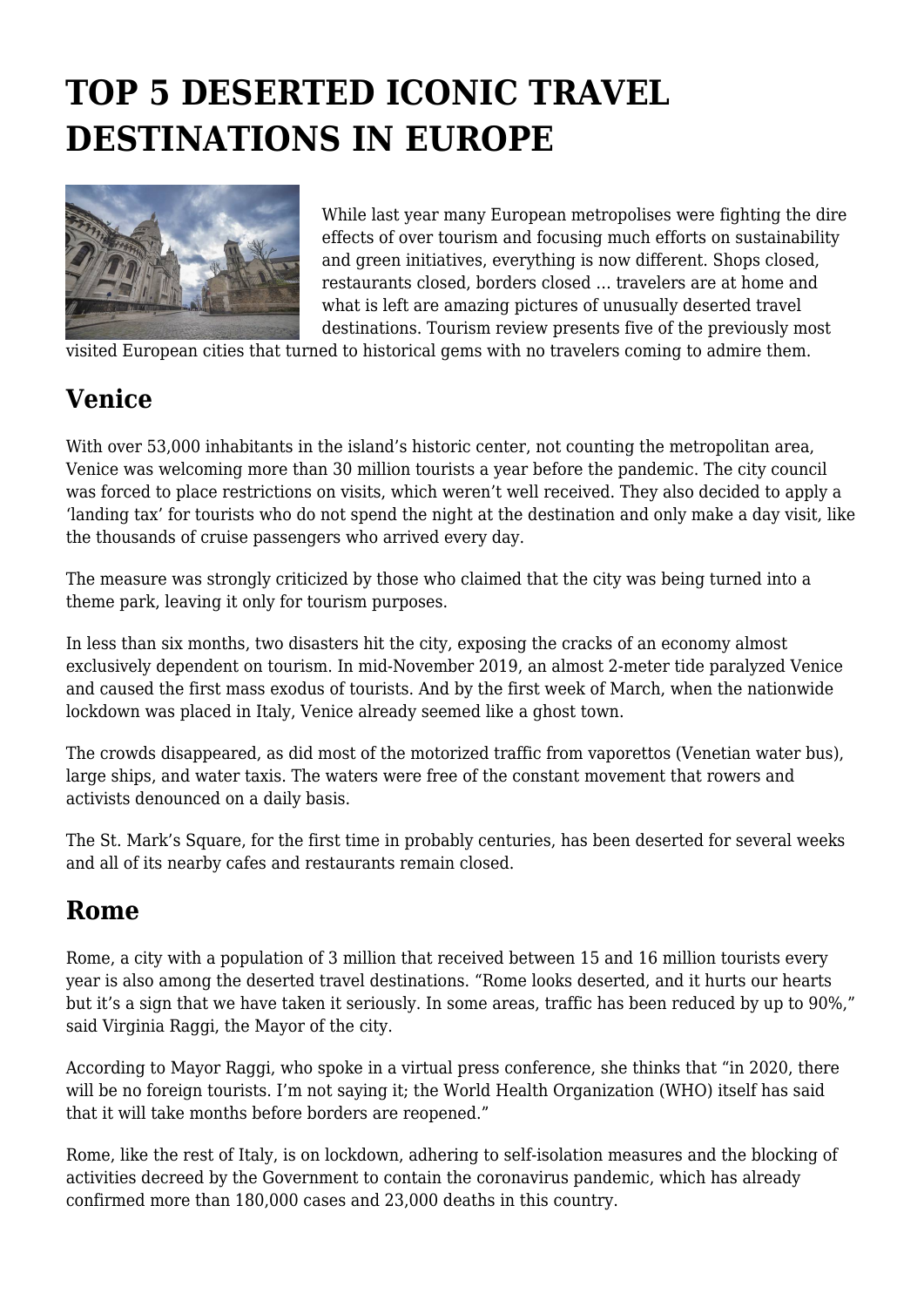In Rome, the contrast is quite dramatic. In the past, the Minister of Culture had been asked to "put a limit on tourist entries or a barrier to stop them from jumping in fountains."

Even though tourism was a key industry for Rome's economy the government had to enforce measures to restrict tourist access to historical monuments and sites.

As soon as the borders open, you should pick one of the [Europe tour packages](https://www.bookmundi.com/europe) that include Rome, and see its beauty for yourself.

## **London**

London, the capital of the United Kingdom, is one of the five most visited cities in the world: just in 2019, it welcomed more than 19.5 million international arrivals, without adding the several million Britons that visit the city as well.

The London Eye, Westminster Abbey, the often-photographed Big Ben and the Tower Bridge over the Thames that leads to the Tower of London, the Changing of the Guard at Buckingham Palace, the Shakespeare's Globe Theater, the British Museum, the National Gallery, Piccadilly Circus, Camden Town, Abbey Road, Notting Hill, the gardens, theaters, markets... Everything remains closed until further notice.

The British government ordered citizens to stay at home and only go out to buy food, for health issues, or for certain jobs (mostly health-related ones). Schools also closed in an attempt to curb the spread of the virus as well.

## **Paris**

Does anyone remember the padlocks (love locks) at the Pont des Arts Bridge? 2015 almost feels like a distant past, when the mayor of Paris put an end to the couples' ritual that involved attaching padlocks on the railings of the bridge and then throwing the key into the Seine river just below. Some 45 tons of locks were removed from the site on the basis of "degradation of property heritage and a risk to the safety of visitors."

This fact alone serves as an example of how many tourists visited the capital of France every year, and of course, how romance isn't dead.

From the Montmartre neighborhood and the Opera area to the Avenue des Champs-Élysées, the Tuileries Palace, the Eiffel Tower and the Louvre (the most visited museum in the world), just to name a few attractions… Everything is deserted since President Macron announced a nationwide lockdown in the country.

# **Barcelona**

Just like in Venice, the inhabitants of Barcelona had been complaining about the arrival of large cruise ships for years, in which thousands of people, who did not spend much in the city, dipped in the waters of the Mediterranean Sea.

With the overall economy and tourism at a halt, nobody is in a rush to talk about the future since Spain is the second country (just behind the United States) with most cases in the world. There are more than 200,000 infected and the total number of deaths exceeds 20,500.